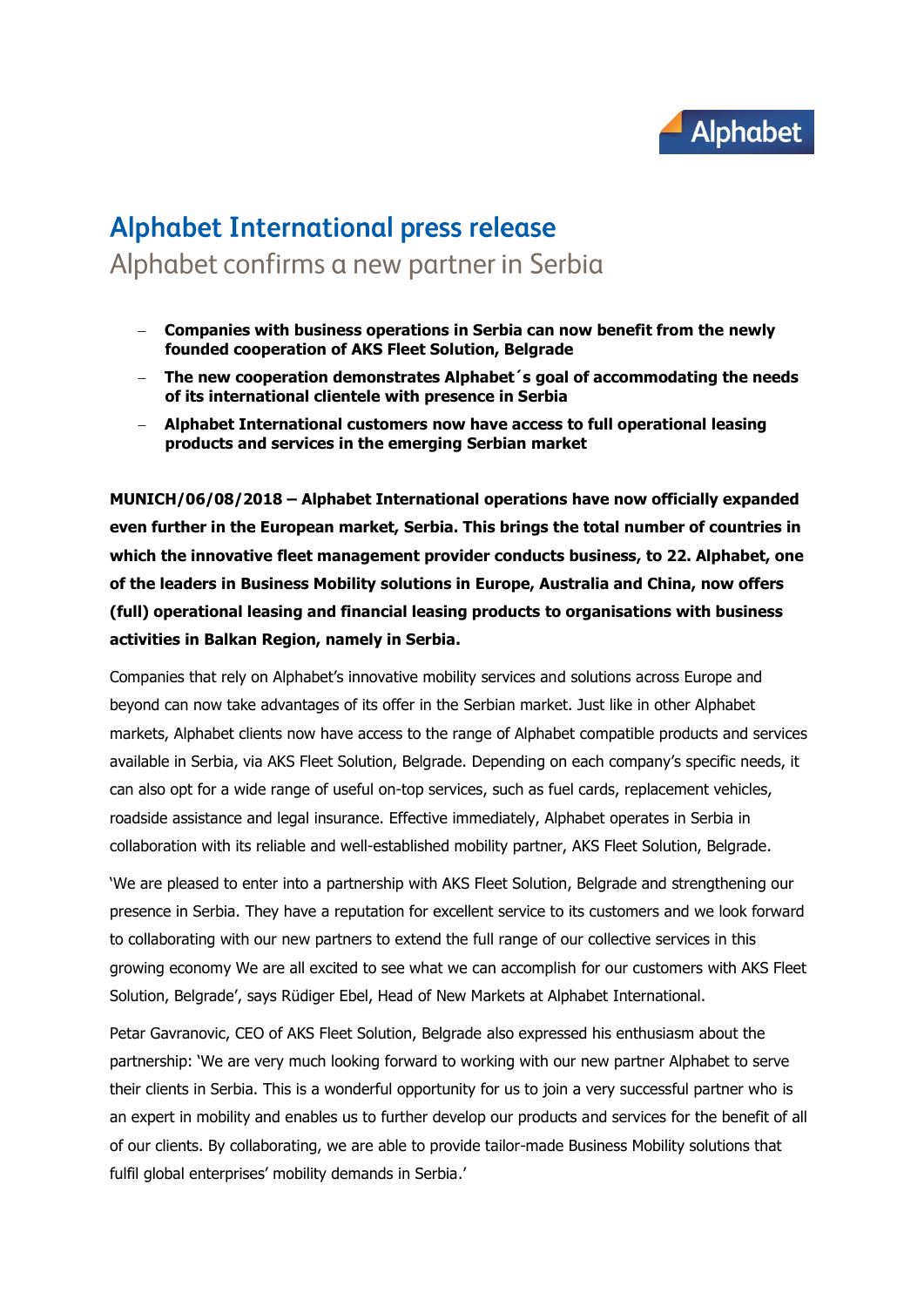

Officially known as AKS Fleet Solution, Belgrade – AKS FLEET SOLUTION DOO ŠABAC , was established in 2013 in Šabac, Serbia and employs a workforce of around 19 people today. The company is currently one of the top 5 companies in the operational leasing market in Serbia.

By electing to launch on the Serbian market, Alphabet has reinforced its standing as a strong Business Mobility provider for global enterprises. Overall, the company owes it continued success to its unique tailor-made approach that enables it to offer products that perfectly meet client needs as well as its unparalleled knowledge of fleet management and mobility industries.

## **About Alphabet**

As one of the market leaders in corporate mobility in Europe, Alphabet helps companies manage their fleet in an efficient and sustainable manner. Alphabet was founded in 1997 as a division of BMW Group and has since acquired extensive knowledge in the field of international fleet management and operational leasing. The comprehensive service it offers includes advice as well as financing. Alphabet's corporate mobility solutions are tailor-made to ensure that they satisfy companies' specific requirements.

With a portfolio of over 680,000 vehicles of all makes in 22 countries, it is one of the four major players on the market. In Belgium Alphabet currently manages over 51,000 vehicles, also good for a place in the top three.

Its expertise and technology enable Alphabet to play a leading role in Advanced Mobility Solutions: AlphaElectric offers businesses extensive eMobility solutions, AlphaCity provides a cost-saving Corporate Car Sharing arrangement and AlphaFlex allows companies to integrate a mobility budget. Our convenient AlphaGuide is an ideal app for all of our drivers on the road.

More information is available at: www.alphabet.be.